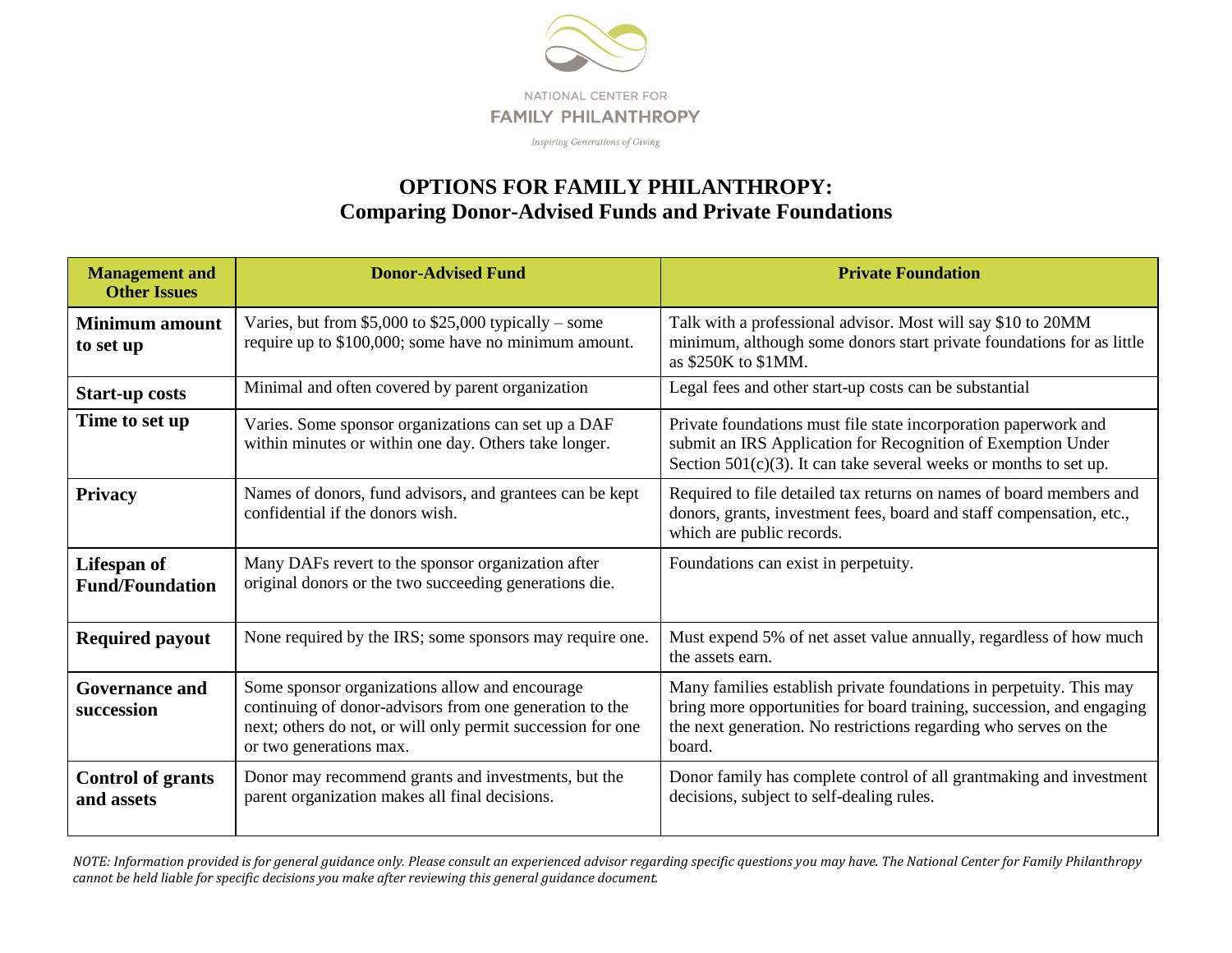| <b>Management and</b><br><b>Other Issues</b>        | <b>Donor-Advised Fund</b>                                                                                                                                                                                                                                                                                                                                                                                                                                                                                                                                     | <b>Private Foundation</b>                                                                                                                                                                                                                                                                                                                                                                                                                                                                          |
|-----------------------------------------------------|---------------------------------------------------------------------------------------------------------------------------------------------------------------------------------------------------------------------------------------------------------------------------------------------------------------------------------------------------------------------------------------------------------------------------------------------------------------------------------------------------------------------------------------------------------------|----------------------------------------------------------------------------------------------------------------------------------------------------------------------------------------------------------------------------------------------------------------------------------------------------------------------------------------------------------------------------------------------------------------------------------------------------------------------------------------------------|
| <b>Flexibility</b> in<br>grantmaking                | Donors may recommend grants to $501(c)(3)$ public<br>charities, operating foundations, and units of government.<br>Some DAF sponsors allow for grants for charitable<br>activities of non- $501(c)(3)$ organizations in the U.S. or<br>grants to foreign nonprofits. They may charge extra for<br>"expenditure responsibility" or "equivalency"<br>determination" work required by the IRS. DAFs cannot<br>make grants to individuals or private non-operating<br>foundations. They typically cannot be used for<br>administrative or fundraising activities. | Private foundations may issue grants to $501(c)(3)$ public charities,<br>operating foundations, units of government, and individuals, and for<br>scholarships programs. They can spend money on direct charitable<br>activities (e.g. run programs). They can conduct or pay for<br>"expenditure responsibility" or "equivalency determination" work<br>required by the IRS for grants for charitable activities of non-<br>$501(c)(3)$ organizations in the U.S. or grants to foreign nonprofits. |
| <b>Flexibility</b> in<br>impact investing           | Some DAF sponsors offer socially responsible investment<br>funds or funds that include ESG (environmental, social,<br>governance) factors in investment analyses. A few DAF<br>sponsors allow for direct investments in, or loans to,<br>nonprofit or for-profit social enterprises. The IRS imposes<br>fewer rules than it does on private foundations, though the<br>DAF sponsor may choose to follow the IRS rules for<br>private foundations.                                                                                                             | Within certain rules defined by the IRS. all private foundations can<br>offer loans, equity investments, and other forms of financing to non-<br>profits and for-profits (Program Related Investments and Mission<br>Related Investments) and can invest in socially responsible and ESG<br>funds.                                                                                                                                                                                                 |
| Ongoing<br>administrative and<br>management costs   | Varies with parent organization and level of services;<br>typically less than SOs or PFs. Sponsor organization<br>handles all financial and administrative management.                                                                                                                                                                                                                                                                                                                                                                                        | Varies with choice of board, and levels of services required. Board<br>members must ensure that the financial and administrative functions<br>are managed effectively.                                                                                                                                                                                                                                                                                                                             |
| Investment,<br>accounting, audit,<br>and tax return | Sponsor organization handles all investmenta, files annual<br>tax return, obtains annual independent audit, and sends<br>donors regular financial reports; sponsor controls<br>endowment. Some sponsors will permit funds to be<br>managed by the donor's financial advisor.                                                                                                                                                                                                                                                                                  | Board members must secure and oversee investments, and pay<br>investment manager fees. The board controls endowments, sets<br>policy, and chooses a manager.                                                                                                                                                                                                                                                                                                                                       |
| <b>Liability</b> and<br>insurance                   | Covered by the sponsor organization.                                                                                                                                                                                                                                                                                                                                                                                                                                                                                                                          | Board members are responsible for any coverage they deem<br>necessary.                                                                                                                                                                                                                                                                                                                                                                                                                             |